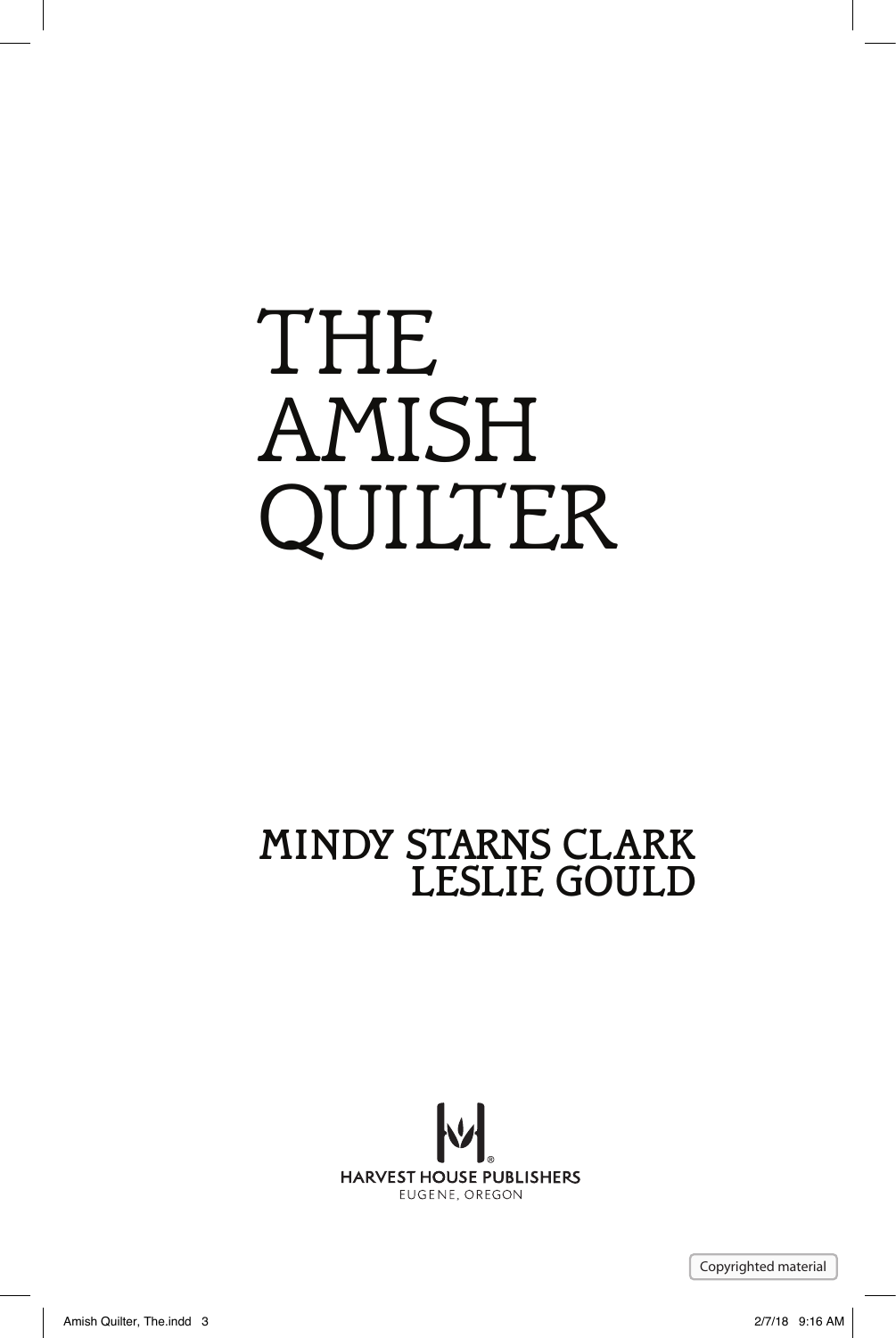Scripture quotations are taken from the ESV® Bible (The Holy Bible, English Standard Version®), copyright © 2001 by Crossway, a publishing ministry of Good News Publishers. Used by permission. All rights reserved; and from the King James Version of the Bible. Italics in quoted Scripture indicate emphasis added by the authors.

Cover by Garborg Design Works

Cover photos © LEE SNIDER PHOTO IMAGES, philipimage / Bigstock

The authors are represented by MacGregor Literary, Inc.

This is a work of fiction. Names, characters, places, and incidents are products of the authors' imaginations or are used fictitiously. Any resemblance to actual persons, living or dead, is entirely coincidental.

#### **THE AMISH QUILTER**

Copyright © 2018 Mindy Starns Clark and Leslie Gould Published by Harvest House Publishers Eugene, Oregon 97408 www.harvesthousepublishers.com

ISBN 978-0-7369-6294-0 (pbk.) ISBN 978-0-7369-6295-7 (eBook)

Library of Congress Cataloging-in-Publication Data

Names: Clark, Mindy Starns, author. | Gould, Leslie, author. Title: The Amish quilter / Mindy Starns Clark and Leslie Gould. Description: Eugene, Oregon : Harvest House Publishers, [2018] | Series: The women of Lancaster County ; 5 Identifiers: LCCN 2017047331 (print) | LCCN 2017052452 (ebook) | ISBN 9780736962957 (ebook) | ISBN 9780736962940 (paperback) Subjects: LCSH: Amish--Fiction. | Quilting--Fiction. | Lancaster County (Pa.)--Fiction. | BISAC: FICTION / Christian / Romance. | GSAFD: Christian fiction. | Love stories. Classification: LCC PS3603.L366 (ebook) | LCC PS3603.L366 A86 2018 (print) | DDC 813/.6--dc23 LC record available at https://lccn.loc.gov/2017047331

**All rights reserved.** No part of this publication may be reproduced, stored in a retrieval system, or transmitted in any form or by any means—electronic, mechanical, digital, photocopy, recording, or any other—except for brief quotations in printed reviews, without the prior permission of the publisher.

#### **Printed in the United States of America**

18 19 20 21 22 23 24 25 26 / BP-SK / 10 9 8 7 6 5 4 3 2 1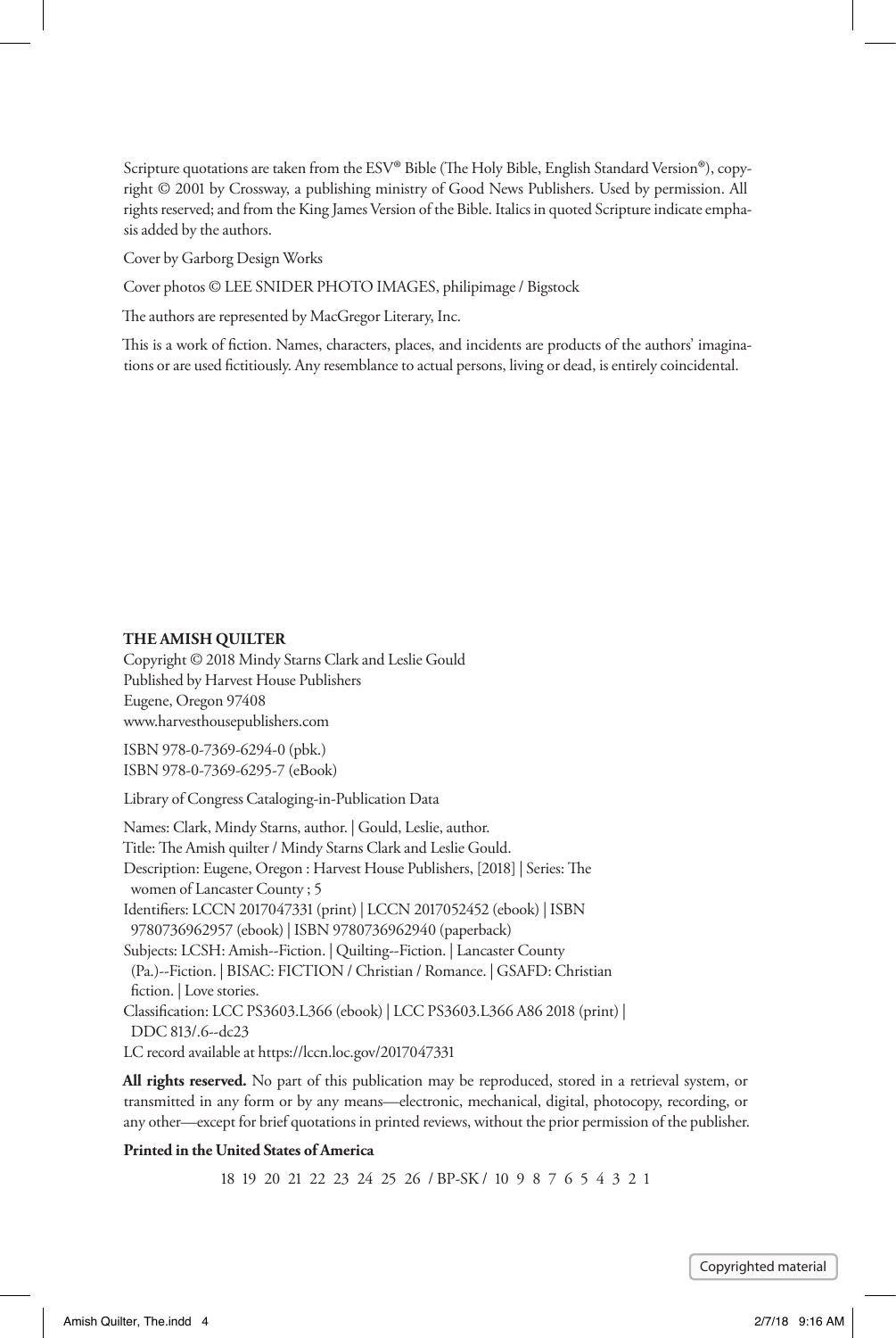

**ONE** 

riving home from work, I had to pull the buggy onto the shoulder of the road just so I could marvel at the beauty all around me. To my right was an old stone wall lined with purple crocus blossoms. Off to the left, white dots of sheep grazed in a field bordered by clusters of vivid yellow forsythia. Ahead, the afternoon sun streamed through the clouds, illuminating the knoll where my parents' century-old house nestled amid our family farm. Even in mid-April, when some of the trees were still bare, Lancaster County had to be one of the most beautiful places in the world. I'd heard other people, mostly visitors who came into the shop where I worked, say the same thing. I'd never been anywhere else, but I believed them, especially on days like this when the sun had chased away the rain and the long-dormant earth showed so many promises of new life.

I inhaled deeply, wishing I could turn the scene in front of me into a quilt, wondering how I would recreate the light, patterns, and textures with fabric. Because I worked at an *Englisch*-owned fabric and art store, I made fancy quilts to sell to *Englisch* customers, creations that were much more artistic than the ones I made for myself or for my Amish family.

As I urged my gelding, Blue, forward, I thought about the impact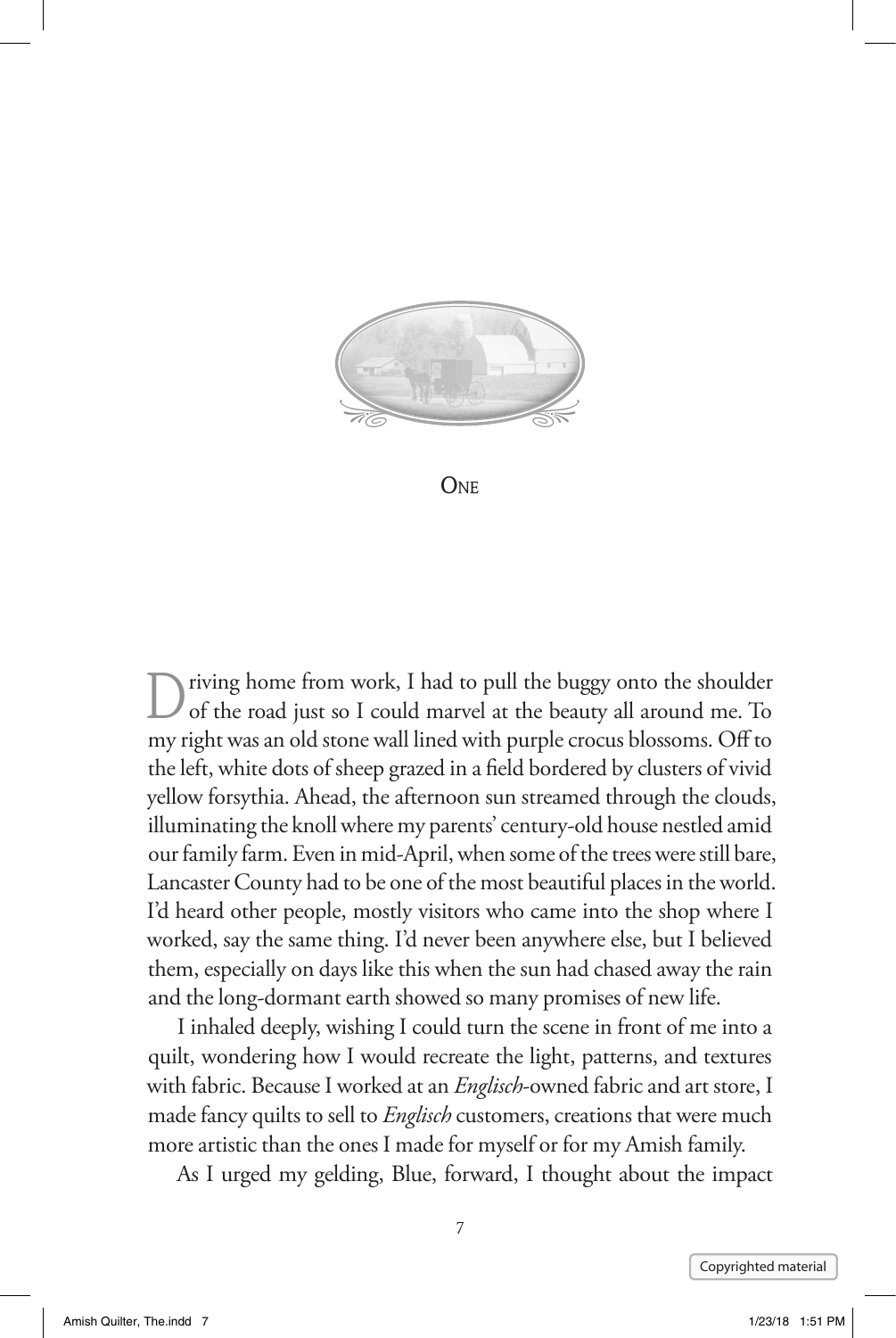*setting* had always had on me—and on my quilting. I'd grown up here and lived in the same house my entire life, the one where my father, grandfather, and great-grandfather had all grown up as well. In fact, our ancestors had worked this land since arriving here from Europe in the early 1700s.

Maybe that's why I felt such a sense of place and why I often wanted to evoke settings in fabric. When I was done, even though it wasn't an exact representation, gazing at that finished quilt always gave me the same feeling of harmony I'd had when I looked at the original scene it was designed to represent.

*Ya*, that was how I felt, though I'd never try to explain as much to my *mamm* or my sisters. Not being particularly creative themselves, none of them would understand—well, except maybe Izzy, my second-oldest sister, who was an accomplished seamstress and the only other family member with artistic tendencies. But she lived in Indiana now.

There were ten children in our family, five boys and five girls. But it was my sisters who influenced me the most: Sadie, Becky, Izzy, and Tabitha. It wasn't that they didn't have talents of their own. They were strong, gifted women. All of them were smart, witty, and outgoing. Sadie was a great cook and a wonderful mother. Becky was a no-nonsense, take-charge kind of person. Besides being an accomplished seamstress, Izzy was perceptive and wise. Tabitha was socially gifted and the life of every event she attended. *Ya*, I was the youngest girl and felt practically invisible compared to them. They'd dubbed me "Little Sister," and though I knew the term started as an endearment, over time it just became a reminder that I was slight and limited. Diminutive and negligible. Invisible. Other than my quilting, there was nothing special about me at all. I grew to hate the nickname, which always reminded me of the fact that I didn't measure up to Sadie, Becky, Izzy, or Tabitha—and I never would.

I started quilting with my *mamm* when I was eight. I'd learned to do other handiwork too—sewing, knitting, and crocheting—but I was the most interested in making quilts and took to it immediately. From the beginning, I enjoyed working with other women in our district when we'd gather for quilting bees, a long tradition in the Amish community. We would pin the top, the batting, and the back to a frame and then stitch it all into a single piece. The saying "many hands make light work" was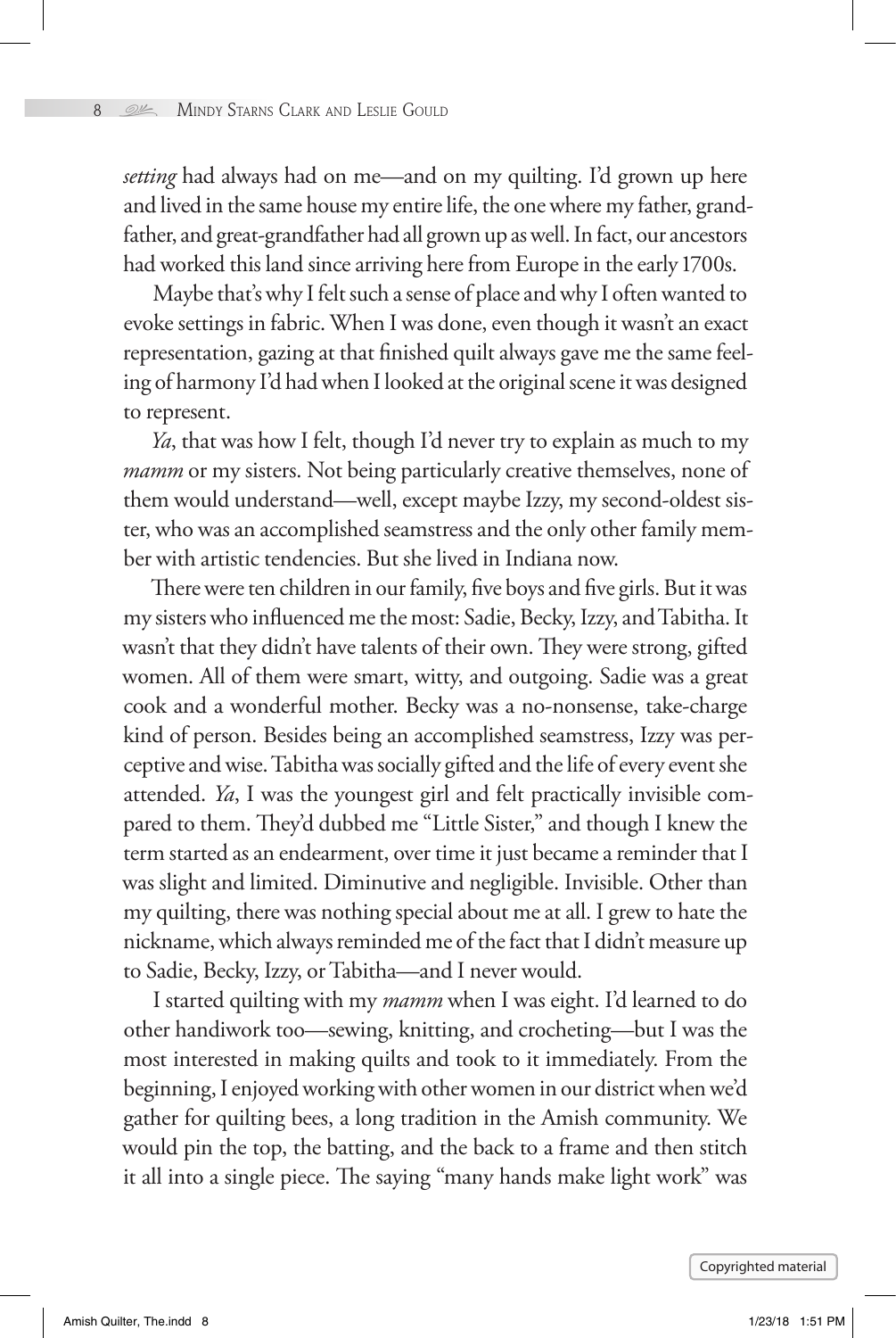especially true when it came to quilting, which we literally did by hand. Now, though, *Mamm* and I often worked together in the evenings at home instead of waiting until we could gather a group of women. And because I produced so many, I did most of the piecing on my own.

I continued on, planning my evening at home as I drove. After helping *Mamm* get supper on the table and then cleaning up, I decided I would spend the rest of my time cutting out squares for a new quilt. A Plain one. I was making it for my sister Tabitha, who had recently been dumped by her childhood sweetheart and needed some tangible form of comfort. She liked yellows, greens, and browns, so those were the colors I was going to use.

I hoped my youngest brother, Thomas, wouldn't have homework tonight, because if he did I would end up being the one to help him. Tabitha, his teacher, refused to do so, and our *mamm* let us both know she'd been assisting with homework for nearly thirty years, ever since our oldest sister, Sadie, started school, and she was tired of the chore. Besides, *Mamm* said it was good practice for when I had children of my own.

The truth was, I doubted I'd ever marry. My parents felt that I was still young and simply hadn't met the right person yet, but my sisters disagreed. They said there were plenty of guys to choose from around here, and the problem was that I was too picky. They said I'd never find anyone good enough.

I understood why it might seem that way. I could be a perfectionist, *ya*, especially when it came to my quilting, but I didn't think my perfectionism extended to choosing a suitor. I had a feeling that sometimes what others took for pickiness was actually a sort of obliviousness on my part. When a young man was interested in me, I usually didn't even notice. And in those rare times when I was interested in a young man, I had no idea how to communicate that to him, especially in the nonverbal ways my sisters had. I'd get stiff and quiet and self-conscious, all of which probably made me come across as disinterested. Hence my sisters' conclusion. Maybe I should ignore their opinions on the matter and stick with what my parents said.

I reminded myself that Tabitha wasn't married yet either, and she was a year and half older than I was. When she was younger, she'd hoped to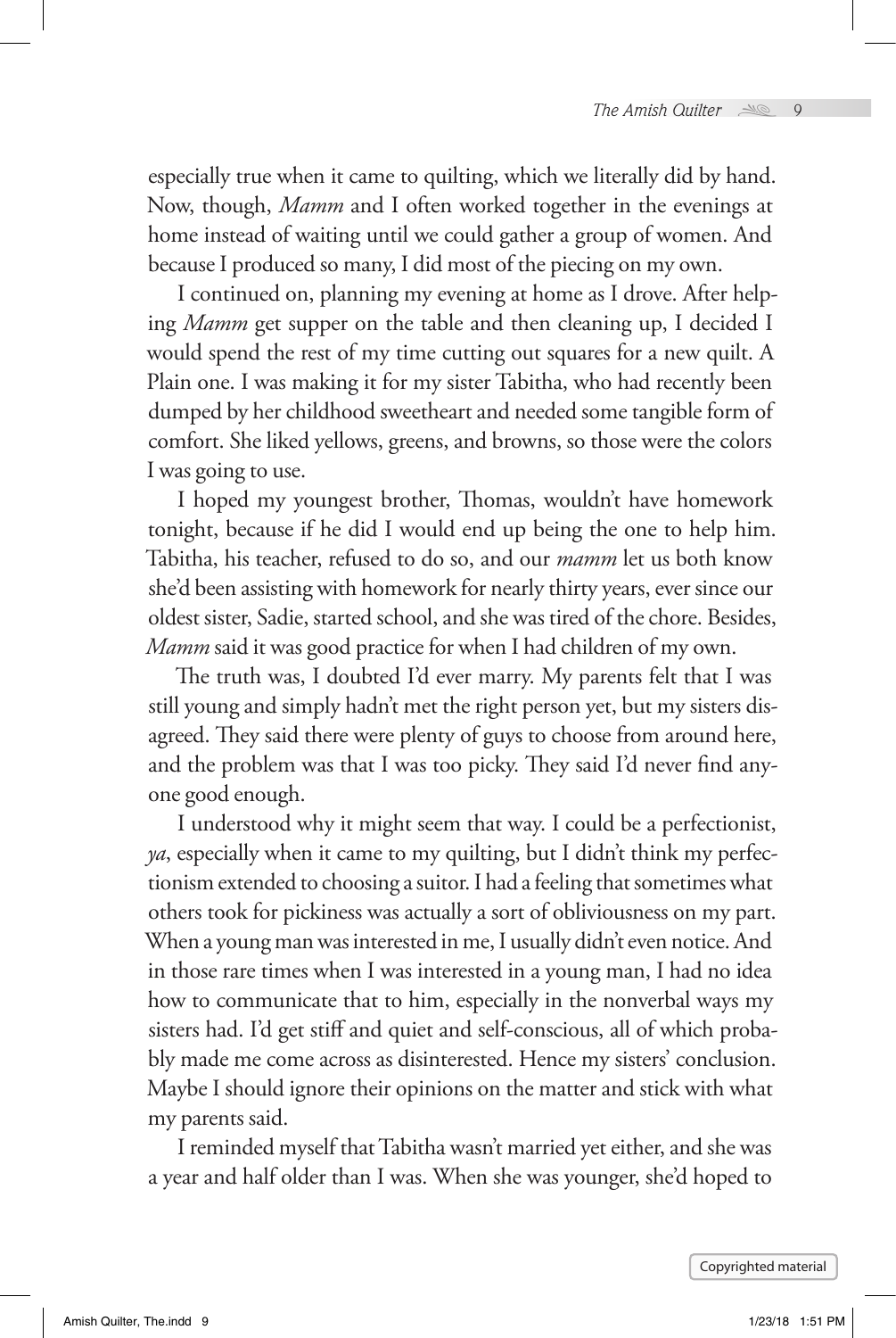wed her childhood sweetheart, Mark Wittmer. Then she'd hoped to wed a man who worked construction with *Daed*. Then a farmer who lived in the next county over. Then Mark again, who broke up with her last week and left for Maryland to work with a relative all in the same day.

Tabitha wanted to be married more than anything.

She was the most gregarious of all of us Mueller sisters. She was playful and fun and could tell a good story. She now taught at the one-room school we'd once attended as kids, and all of those traits made her an amazing teacher. She was a little on the wild side but had ended her *rumspringa* the year before and joined the church.

I was the exact opposite of Tabitha, and we'd pretty much had a lovehate relationship our entire lives because of how different we were. I was quiet and shy and couldn't tell a story to save my life. For the most part I'd skipped my *rumspringa* and joined the church when I was eighteen. I also lacked the talents my sister had—my only gift, other than quilting, was my way with a lemon sponge pudding.

As I turned down the lane, I scanned our property. We only had forty acres, and although *Daed* 's parents had been able to survive on such a small farm with only one child, my large family couldn't. *Daed* worked construction to make a living and then farmed on Saturdays and sometimes in the evenings, fitting in his woodworking when he could, while my two younger brothers did the majority of the chores. At the moment my fifteen-year-old brother, Stephen, who was next in line after me, should have been out in the field, but there was no sight of him.

*Mamm* wasn't in the garden either, even though she was almost guaranteed to be there on sunny spring days like this one. I pulled around to the side of the barn and saw that her buggy was gone. How odd.

I parked mine, unhitched Blue, and led him into the barn. After I brushed, watered, and fed him, I retrieved my bag of fabric—*ya*, even with a good employee discount, too much of my earnings from working at the store went back into the cash register—and hurried into the house. Tabitha would be home from school soon with Thomas, who, at ten, was the youngest in our family. Perhaps I would have a moment of silence to put away my fabric before they arrived.

I'd inherited Izzy's sewing room when she got married four years ago. It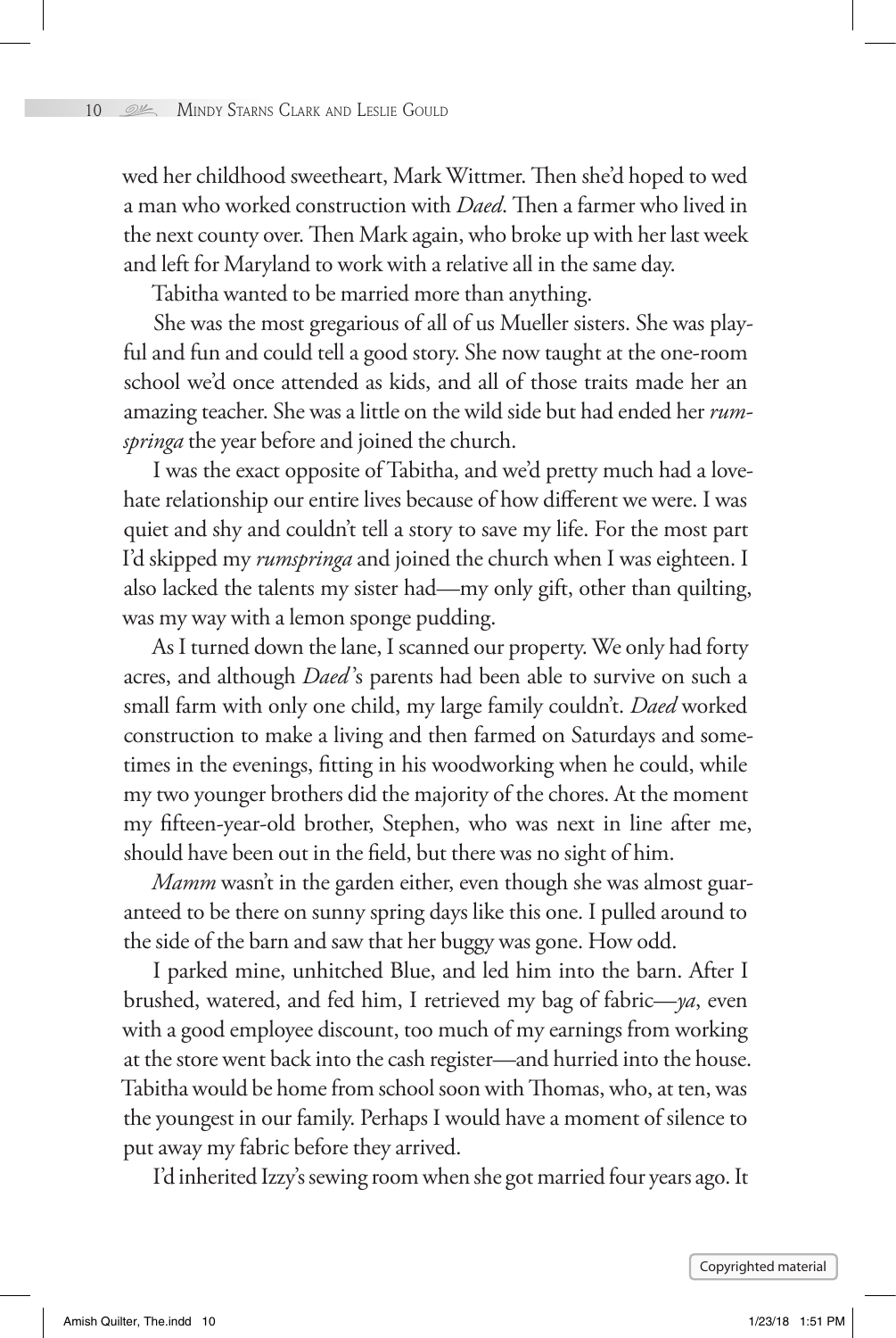was just an old enclosed sunporch in back, but I loved the space as much as she had and always kept it perfectly neat and organized. My quilting supplies were shelved according to color, so I knew exactly where this new fabric would go. Except I didn't make it that far.

I opened the back door to the scent of cinnamon and saw a rack of cookies cooling in the middle of the kitchen table. At the end, by *Mamm*'s place, was a note. I grabbed one of the freshly baked snickerdoodles and began to read.

*Linda,*

*I'm at Sadie's. Stephen is with me. Robert took a turn for the worse. Come as soon as you can to get the children. All three have bad colds.*

### *Mamm*

Sadie's twin girls were seven, and the baby boy was thirteen months. Sadie's husband, Robert, had been diagnosed with colon cancer the year before, went through treatments, and had beaten it—until last month, when tests showed the cancer had returned, this time in his liver. He'd started treatments again last week.

My stomach lurched at the thought of him taking a "turn for the worse." I hoped it wasn't as bad as it sounded. He'd seemed optimistic about the chemotherapy working again, though Sadie had been awfully quiet when they came to tell *Mamm* and *Daed* three weeks ago.

I left the bag of fabric on the table and went back outside. I was just about to re-harness Blue when Tabitha turned up the highway. I waved, and as the buggy approached, I hurried over to her and told her what was going on and that we needed to head to Sadie's right away. Thomas was slumped on the passenger side, looking exhausted after a long day at school.

"Do we have to?" he asked wearily.

"Yes, we have to. Get in the back!" Tabitha barked and then blew from her face a strand of light hair that had escaped from her bun. It fell across her cheek, and she poked it under her *kapp*. Clearly Thomas was getting on her nerves again.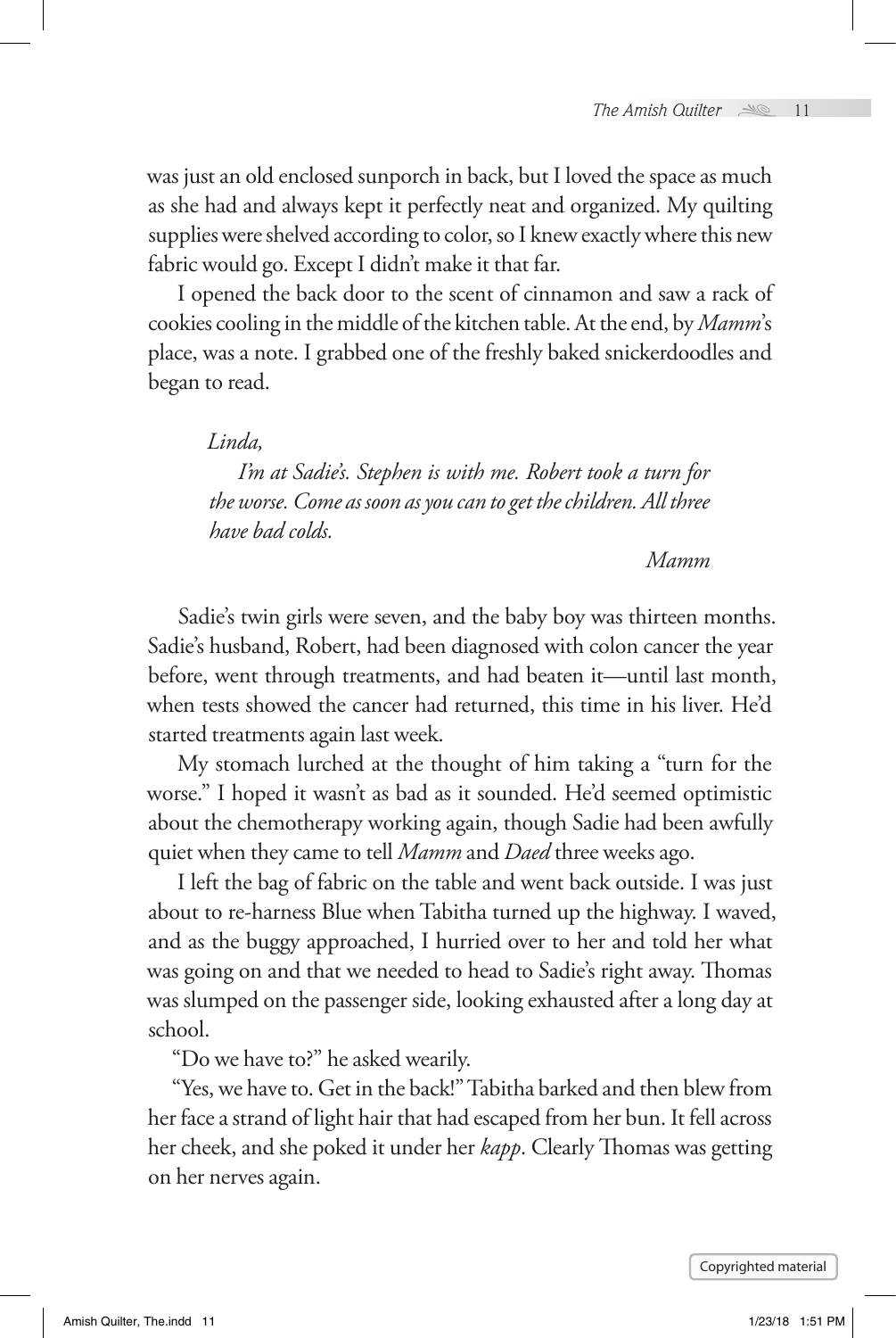As I stepped over to the buggy's passenger side, he climbed into the backseat, covered himself with a blanket from the pile on the floor, and closed his eyes. By the time we reached Sadie's house, just a mile away, he was fast asleep.

"It's warm enough for now that he'll be all right in the buggy." Tabitha jumped down and tied the lead rope to the hitching post near the barn.

Leaning into the back, I quickly tucked the blanket more tightly around our little brother. Then I followed my sister, just as I had my entire life. She was nearly a head taller than me and quite slender, and she walked with an air of authority I'd never had—and never would. Her hair was a lighter brown than mine, and in the summer it turned nearly blond. I'd always believed she was the most beautiful of all of us girls, not that such a thought was encouraged in our family. Character was what mattered. The thing was, Tabitha was strong in that regard too. Sure, she could be a little flirty, but she was also kind and compassionate. Except when it came to Thomas, who tried her patience daily.

As we neared the house, a man emerged from the barn, shaded his eyes, and looked toward us. For a moment I thought it was Robert, which was silly considering how ill he was. But this man was so similar in height and build that I had a feeling he must be a relative. Some of Robert's family lived near Pittsburgh, several hours away by car, and even though he and my oldest sister had been married for nine years, I hadn't met all of them—and definitely not this man. As we drew closer, I noticed that he was clean shaven, which meant he wasn't married, despite being in his mid or even late twenties.

Tabitha didn't seem to notice him, which wasn't like her at all. Instead, she charged toward the house, reached the front door, and stepped inside, calling out for Sadie in a loud voice.

I gave the guy an apologetic glance as I hurried after my sister. "*Shh!* Not so loud! Robert might be sleeping."

Tabitha shot me an annoyed look, one I was certainly used to. I doubted anyone in the world loved me as much as Tabitha or could be as irritated with me either.

We traipsed through the house Robert had built before he and Sadie married. It was really nice, not to mention roomy, with a big hutch,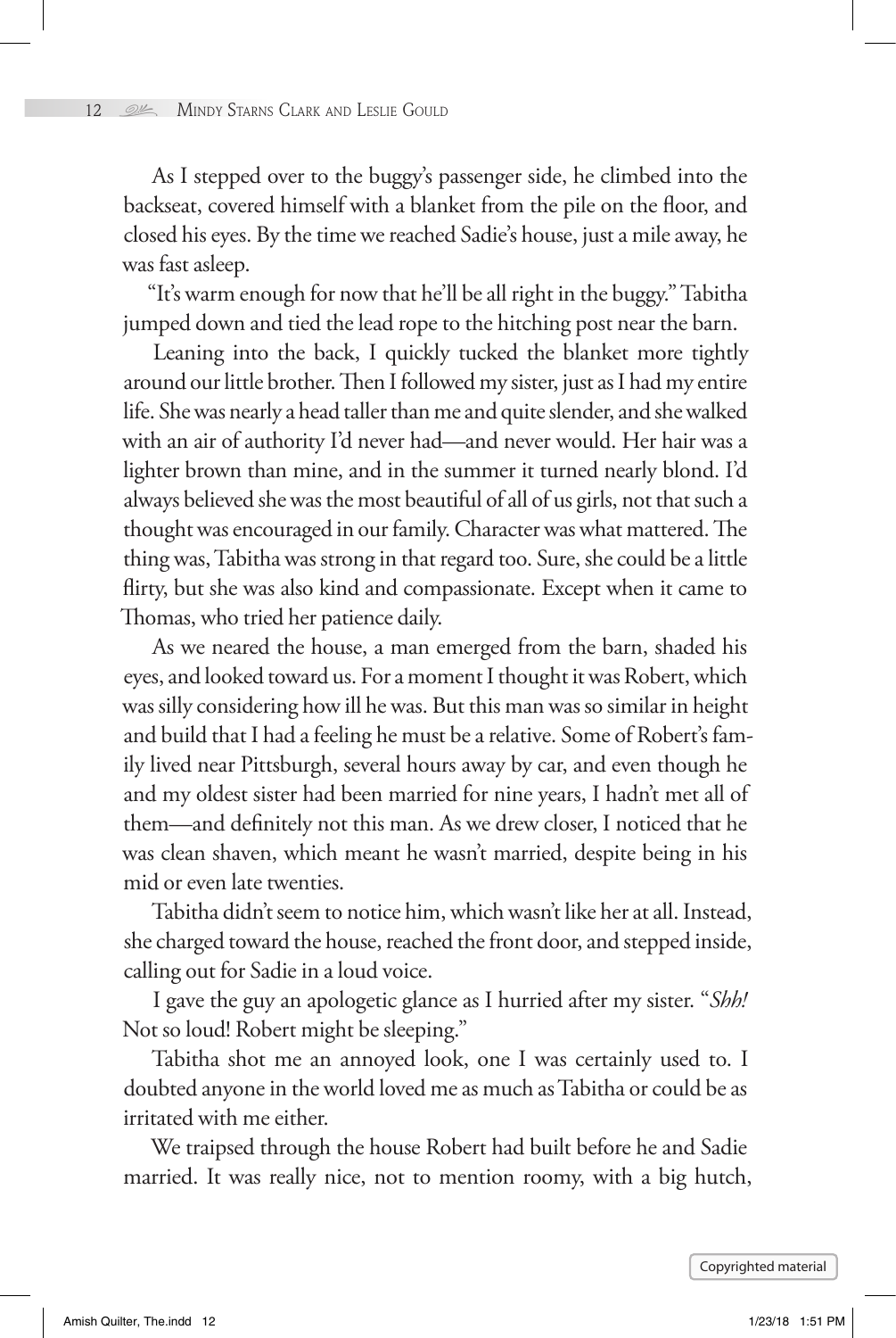bookcases, closets, large cupboards, and a pantry. The floors were an easyto-clean parquet, and all of the doors and windows were top quality. The place was simple and Plain, like any Amish home, but well made and easy to maintain. Somehow, it was hard to reconcile the strong and capable fellow who had constructed it with the gaunt and sickly person the cancer had turned him into.

When we reached the hallway, *Mamm* appeared holding the baby on her hip. At the sight of us, Bobby began to wail.

"There, there." *Mamm* patted his back and spoke above the roar. "The girls are all packed. I'll spend the night here and help Sadie with Robert."

"What about the morning?" I felt bad for asking, but I didn't want to miss work if I didn't have to. "I'm supposed to be at the shop by ten."

*Mamm* sighed. "I can't think that far ahead. We'll figure it out later."

Tabitha took Bobby, which seemed to calm him somewhat, turning his wails to sniffles as he settled onto her hip.

"Where's Stephen?" I asked.

"Helping Isaac with the milking."

Tabitha looked up. "Isaac?"

"Robert's nephew. Ruth Mast's grandson. He's living with her."

"Since when?"

*Mamm* dangled her arms and shook them out, clearly relieved to have a break from the baby. "I'm not sure, Tabitha. A few weeks, maybe?"

"A few weeks? There hasn't been anyone new at church."

"I imagine he's probably spent his past few church Sundays back at home. He's been making the move gradually. Sadie said he came to Lancaster County to open up a house painting business—mostly interior work, I think."

So the man in the driveway was my brother-in-law's nephew, which meant he'd probably been at Robert and Sadie's wedding. I didn't remember him, but I'd only been ten years old at the time. And that had been a very busy day. As the "artistic ones," Izzy and I had been charged with arranging the sweet plates for Izzy's reception, and when we weren't tied up with that and our other chores, I was mostly focusing on my friends.

True to form, Tabitha started asking *Mamm* all sorts of questions about Isaac—was he handsome and how old was he and was he courting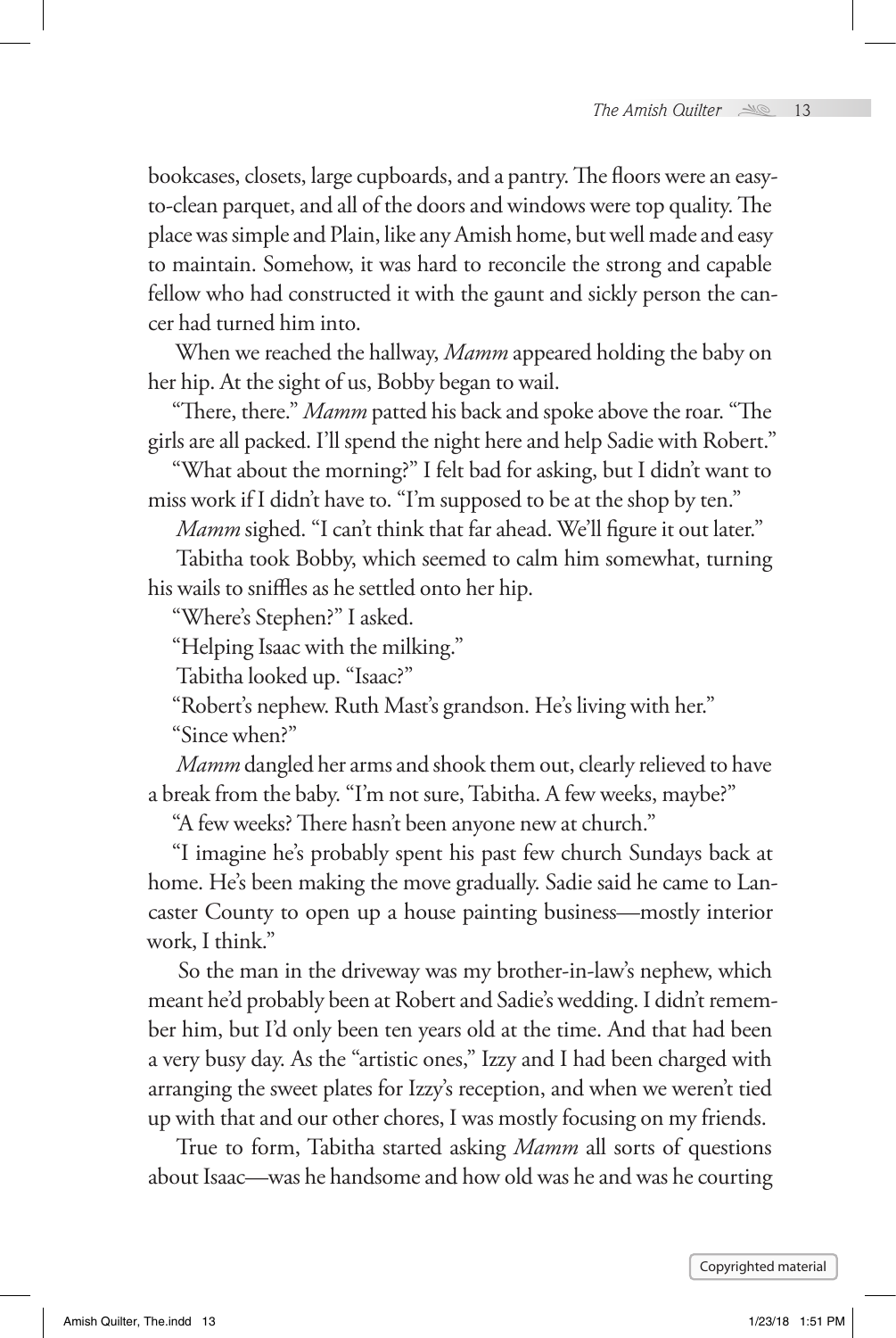anyone? So much for being heartbroken over Mark Wittmer. Straining hard not to roll my eyes, I continued down the hall to the bedroom of my two nieces. Knocking lightly, I opened the door to find Hattie and Hazel sitting on the floor between their beds, playing with paper dolls. They wore matching green dresses, black aprons, and white *kappa*, and as I stepped into the room, the two girls looked up at me with big brown eyes, their lips unsmiling, their noses red from their colds. Identical twins, they would've been nearly impossible to tell apart if not for a small scar on Hattie's face from when she was younger and had tripped on the hose and smacked her chin against the pavement.

"Hi, girls!" I spoke in my cheeriest voice.

"Hi, *Aenti* Linda," they replied softly in unison, without meeting my eyes.

"Time to go over to *Mammi* and *Daadi*'s house. We'll have cookies and milk as soon as we get there, and then you can play with your dolls some more."

They shared a glance, looking as if they wanted to protest, but then held their tongues.

At seven, they were the oldest of the grandchildren, so I hadn't realized until the others came along just how odd these two were. They'd play quietly for hours. They seldom spoke. They really didn't interact much with anyone except each other. My twelve other nieces and nephews even Bobby—adored me and loved coming to the farmhouse. Hattie and Hazel couldn't care less.

When the girls were four, Sadie and Robert had asked the doctor about their behavior. He looked into it and ultimately diagnosed them with ASD or autism spectrum disorder. Apparently they were on the higher-functioning end of that spectrum, with their primary issues being impaired social skills, the need for repetitive patterns, and limited interests and activities.

That diagnosis helped us understand why they seldom made eye contact, only played with each other, and could sit and concentrate on the same thing for days at a time. Thankfully, the doctor said, the Amish lifestyle provided lots of structure, which was helpful with ASD. Otherwise, there was no medication or cure for the condition.

Sadie and Robert both knew God had created Hattie and Hazel to be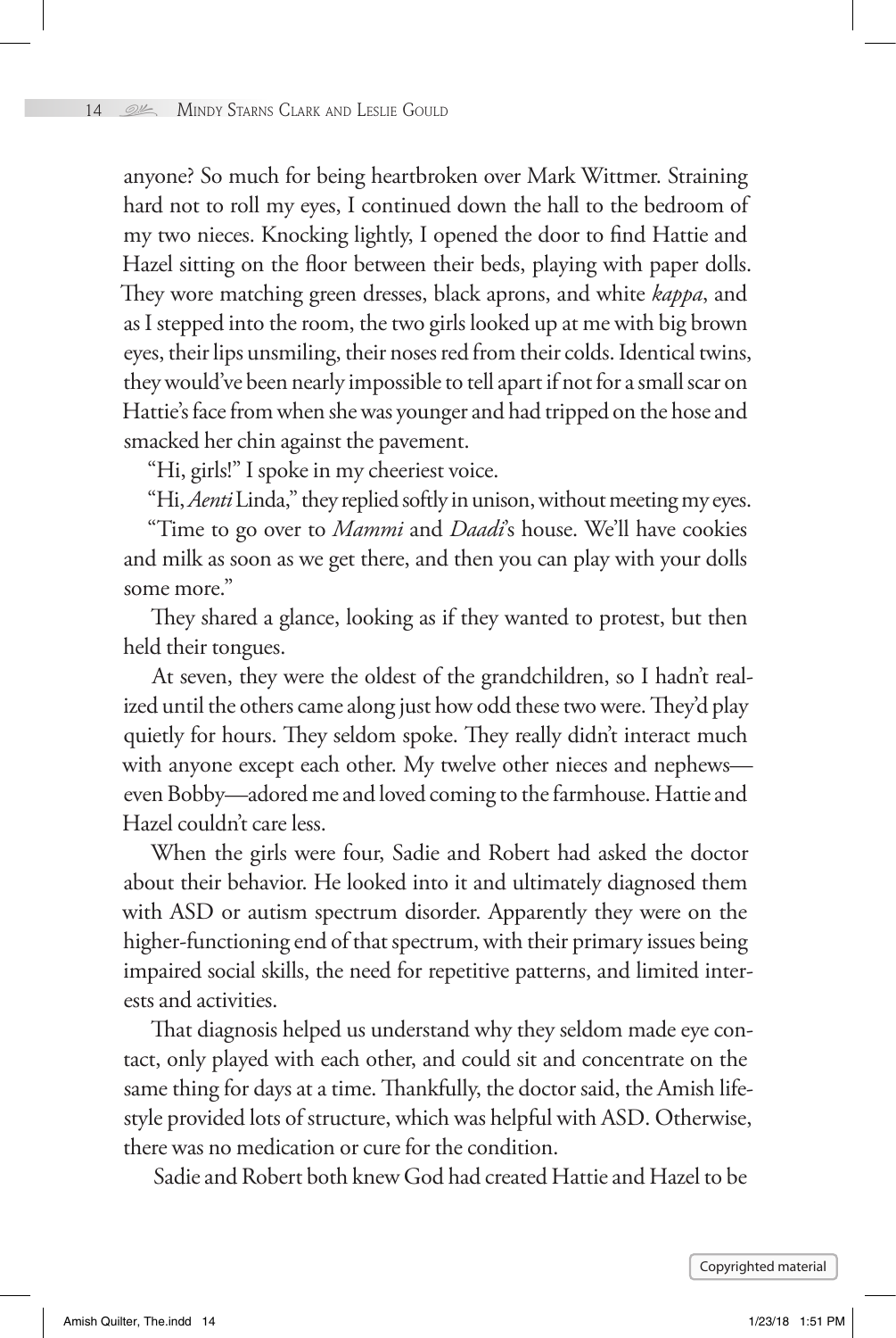exactly the way they were, so after the diagnosis they accepted the girls' behavior and didn't let themselves despair about it. The twins were God's gift, and that was that. We all simply loved them for who they were, as did the community. I don't think any of us saw them as disabled so much as just having some obvious differences in the way they socialized and interacted with others.

The truth was, their quiet, self-contained demeanors actually made watching them easy. It was getting to know them that had proven difficult. Now that they were in school, Tabitha was their teacher, and she said they did well as long as they could sit together and weren't forced to endure any extreme changes in routine. For several years I'd been contemplating a quilt of mirror images inspired by the girls. The colors would be cool all blues and greens and grays—but I couldn't settle on a design. It was as if I was waiting for them to show me some new element of themselves first, something I could use as a focal point.

I stepped to the bedside table, picked up the manila envelope that was sitting there, and handed it to Hattie. With a sigh, she methodically put her paper dolls into it and then gave the envelope to Hazel.

As they did that, I found the bag *Mamm* had packed for them and double-checked it. Hairbrush. Toothbrushes. Nightgowns. A change of clothes. "Okay." I stood up straight. "Let's go get your shoes on." They obeyed, almost mechanically so.

Tabitha stood at the end of the hall, swaying back and forth with the baby.

"Where's *Mamm*?" I asked.

Tabitha nodded toward Sadie and Robert's room.

The girls continued on to the shoe rack by the front door, but I paused at Tabitha's side. "How bad is he?" I whispered.

Her eyes filled with tears. "Mamm said it doesn't look good, not at all." My heart sank. "Should he be in the hospital?"

She shook her head. "The doctor saw him earlier, and he said it wouldn't make any difference at this point."

The bedroom door opened slowly. Our mother stepped out and pulled it shut behind her. As she turned toward us, I saw that her eyes were filled with tears.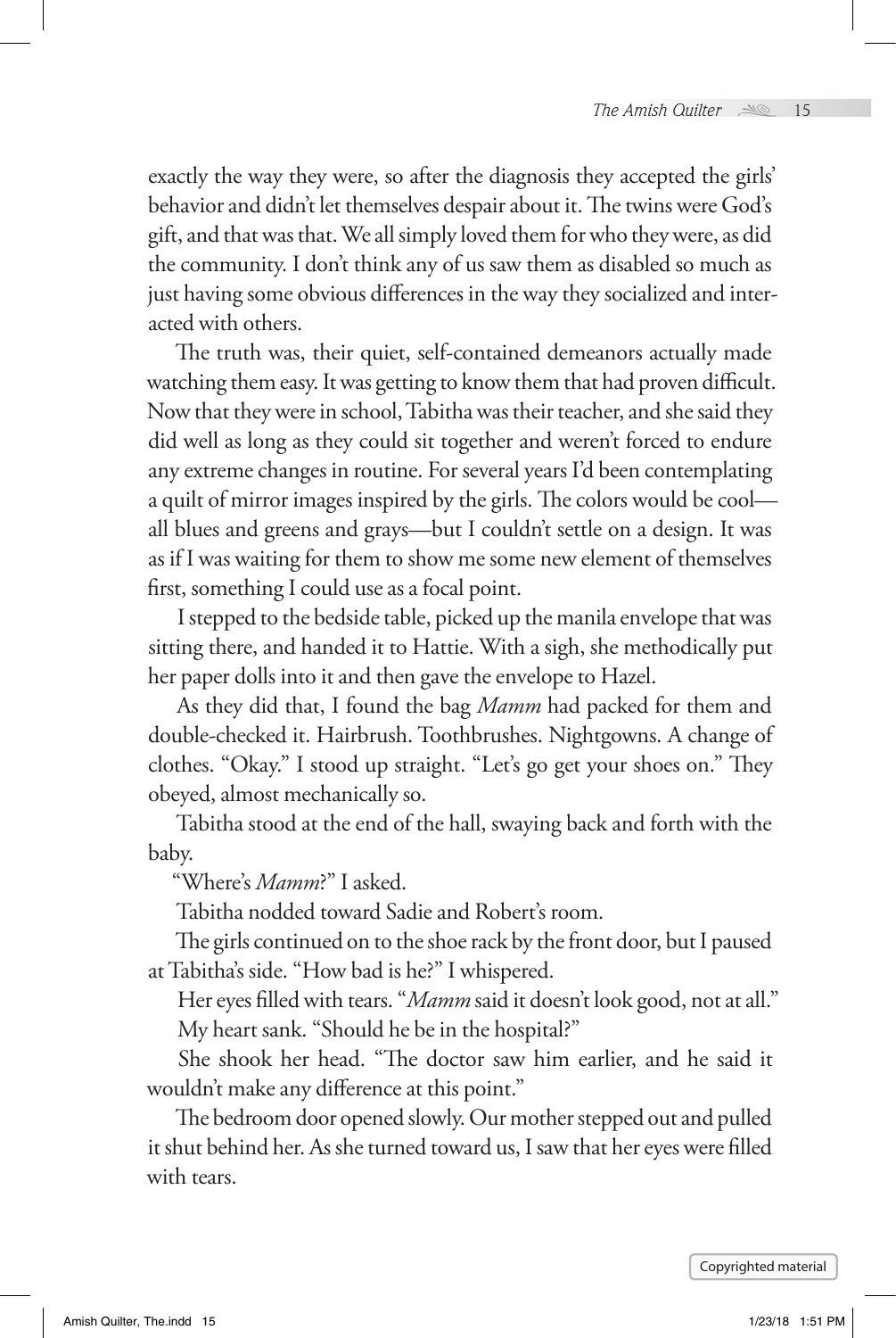My heart lurched. "*Mamm?* "

Her voice shook as she spoke. "He's gone."

I gasped. "Gone?"

She nodded.

"No." How could it be? I glanced over at the twins, who were just out of earshot, now sitting on the floor by the rack and putting on their shoes. "What should we do?"

"Don't say anything yet. The girls should return to their room and play for now. Linda, you tell Isaac the news and ask him to fetch Robert's mother. Also, have him call the undertaker." *Mamm* looked to Tabitha. "You stay with the children. I'll go back in with Sadie."

I stammered, "H-How is she?"

"In shock, I think."

As *Mamm* returned to the bedroom and softly closed the door, I set the girls' suitcase on the floor against the wall. Squaring her shoulders, Tabitha turned toward the twins and called out, "Change of plans, ladies. Back to your room for now. It's not time to go yet."

They barely reacted. They just nodded solemnly, removed their shoes, and did as they were told. Once they'd passed us, Tabitha reached for my hand and squeezed it. Robert had been like a brother to us—not that we needed another one, but we did need Robert. He was good and kind and compassionate. He'd been perfect for Sadie. I fought my tears, squeezed Tabitha's hand in return, and then walked out the front door.

As I moved toward the barn, the world stopped for just a moment. Everything seemed so still yet so vibrant. A robin hopped over the grass, a worm in its mouth. Daffodils bloomed along the fence. A young cat, a black one I'd seen around here a few times before, slinked into the barn.

I swallowed my tears. Just like that, Robert was gone from this world. Thirty-two years old, and his life was over.

We were taught not to make assumptions about a person's salvation. That was between our loved one and God. But I had no doubt where Robert was, and at that thought a feeling of joy surged through me despite the loss. He wasn't suffering. He would never be in pain again. I was certain heaven held him. It was Sadie and the children I mourned for now.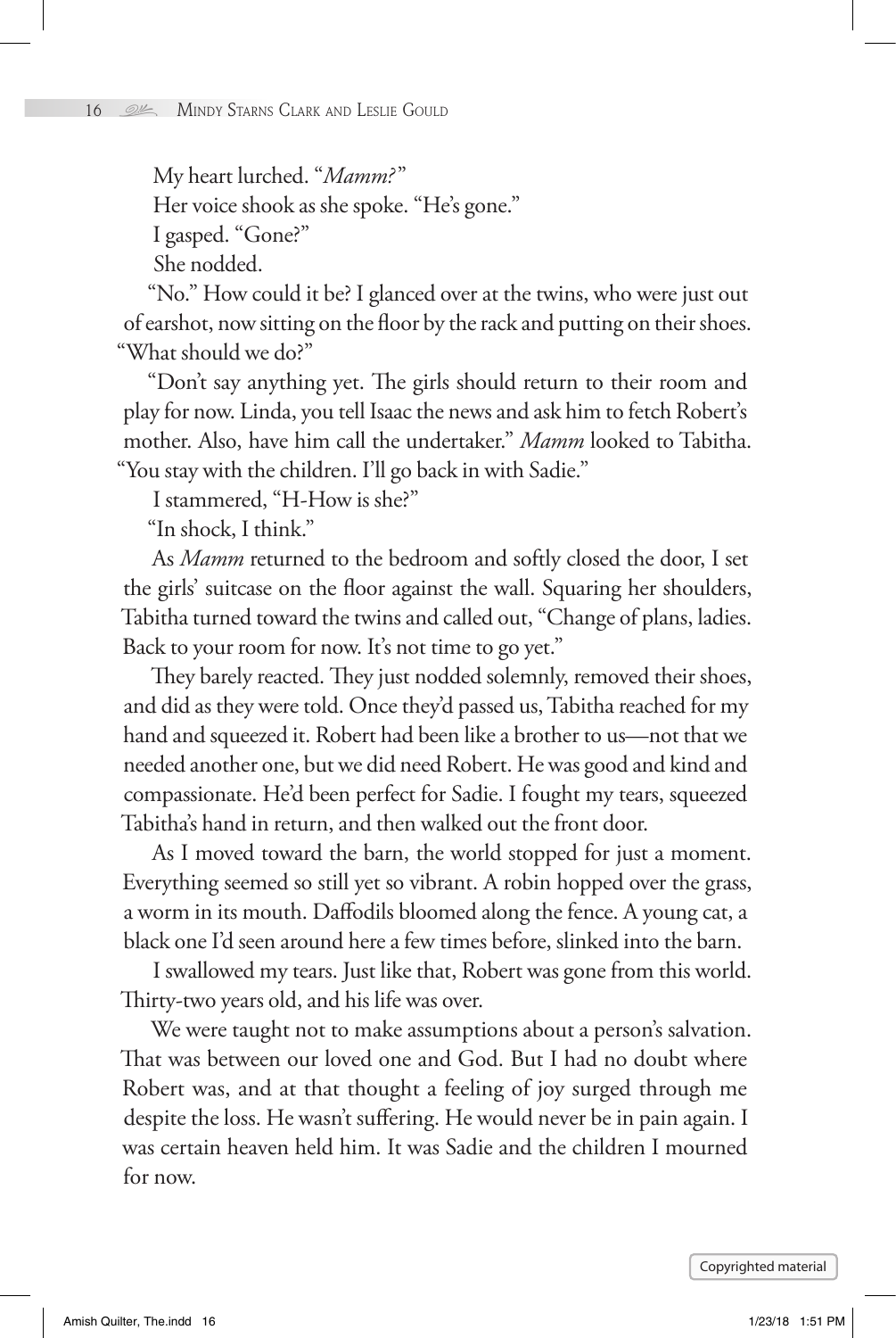I hurried on to the barn, stepped through the open door, and then paused for a moment as I looked up to the rafters, where the sunbeams filtered through the high window and across the open ceiling. The house may have been relatively new, but the barn was nearly two hundred years old, and it was one of my favorite places in all of Lancaster County. Again, I found myself cherishing that sense of setting. Someday I hoped to design a quilt inspired by this old barn.

It wasn't quite time for milking, but Stephen and Isaac had started anyway, probably so Stephen could get on home to his own chores.

I squinted in the dim light, relieved to see my brother leading a cow out to the pasture. I would tell Isaac first and then share the sad news with Stephen. I began walking down the row of cows and located Robert's nephew near the middle, beside a heifer, adjusting the hydraulic pump that worked to extract the milk with a rhythmic *whoosh*ing sound.

I stepped closer. "*Hallo*."

He looked up at me. In the dim light I could make out brown eyes and dark hair under the brim of his straw hat.

"I'm Linda," I added. "Sadie's sister."

He stood, towering over me. "Oh, *ya*, sure. *Hallo* to you too."

I nodded. "I have a message from my *mamm*." My voice cracked as I spoke. "It's Robert…"

By the alarmed expression on his face, I could tell he guessed what that message was.

I managed to sputter. "He passed."

"*Nay,*" he whispered, reaching for a beam to steady himself.

"*Mamm* wants you to please go get your grandmother. And call the undertaker."

"Of course."

"Stephen and I will finish up with the milking."

"*Danke*." He took a step toward the door. "I won't be long."

"Take our buggy," I told him, knowing that would be faster. Then I remembered Thomas was asleep in the back. "After I get my little brother out."

Isaac walked beside me, neither of us speaking. When we reached the buggy, I woke Thomas, who was cranky and out of sorts. "Listen." I spoke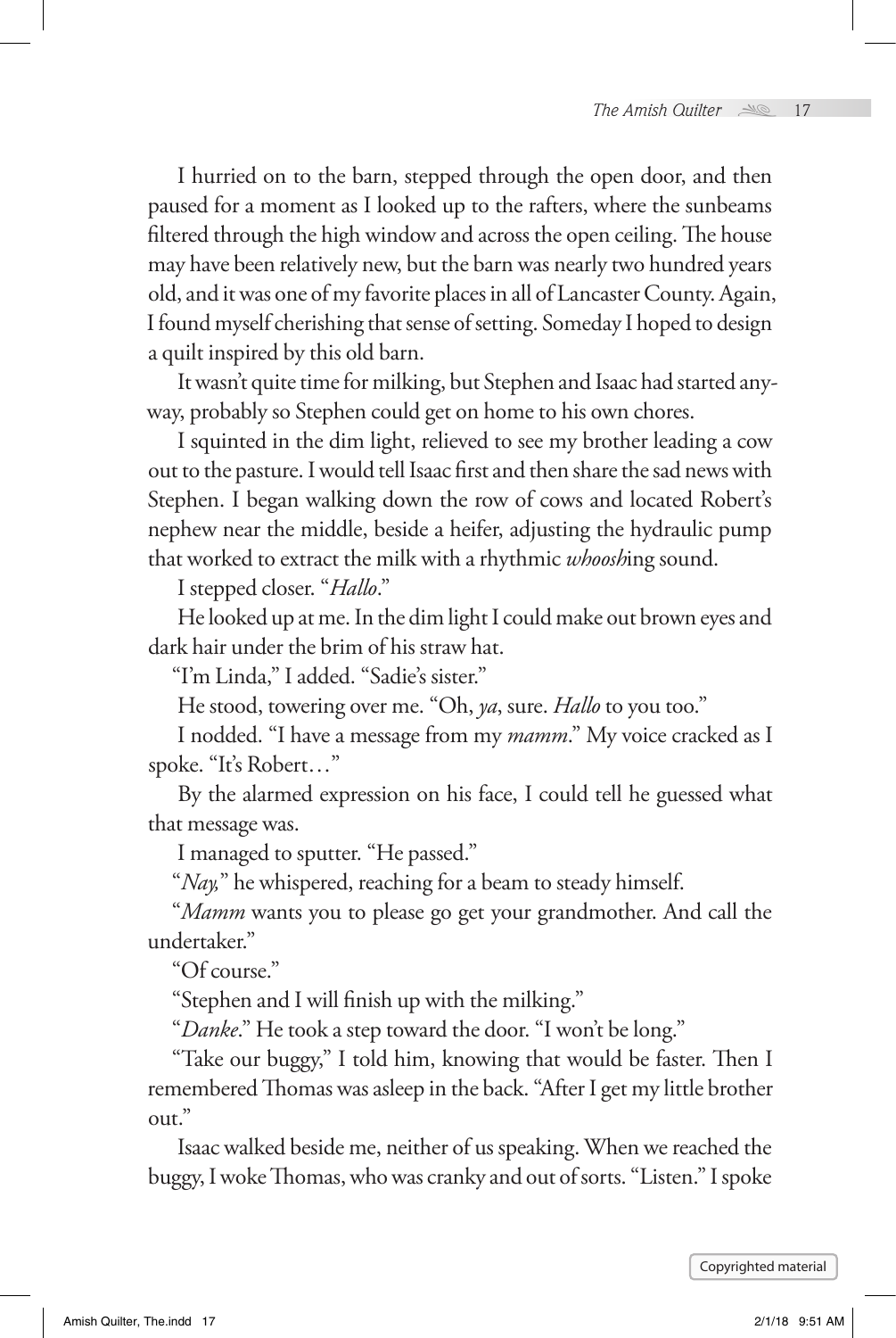in my most serious voice. "I need you to cooperate. We have to help with the milking."

"I don't want to," he whined.

Isaac stepped to my side. "It will only be for a short time. Sadie needs your help."

At the mention of Sadie, Thomas squared his shoulders. She was the sort who brought out the best in people, even Thomas, who'd been going through a "difficult" phase for a while now.

"*Danke*," I whispered to Isaac. Why hadn't I thought to appeal to my brother's goodness instead of trying to bully him into obeying?

Isaac nodded, untied the horse, and stepped up into the buggy. I watched as he turned on the highway, and then I took Thomas's hand.

"We need to find Stephen," I said. "I have something to tell both of you. Then we'll get to work."

He gave me a questioning look but didn't say any more. Perhaps he was finally sensing the gravity of the situation.

Stephen had just entered the barn with a cow. We met him inside. I looked at each of my little brothers, inhaled deeply, and spoke. "I have some bad news. It's Robert. He's passed."

"What do you mean?" Thomas scratched the side of his head, tipping his hat forward.

"She means he died." Stephen took a step back and bumped into the cow. He looked up at me. "What will Sadie do?"

"She'll manage. We'll all help. But right now we need to get the milking done. Do you understand?"

Stephen nodded solemnly, but Thomas shook his head, and his big, sad eyes filled with tears. My heart broke anew.

"I don't." He took in a raggedy breath. "Why did Robert die?"

I hesitated, blinking away tears of my own. That was a question best answered by someone older and wiser, so I told him he'd have to ask our parents about it later.

He seemed to accept that, and once he'd gotten control of his crying, I gave him the job of shoveling the grain into the trough for the cows. As he went for the shovel, the black barn cat stopped and stared at him before darting off toward a stack of hay bales.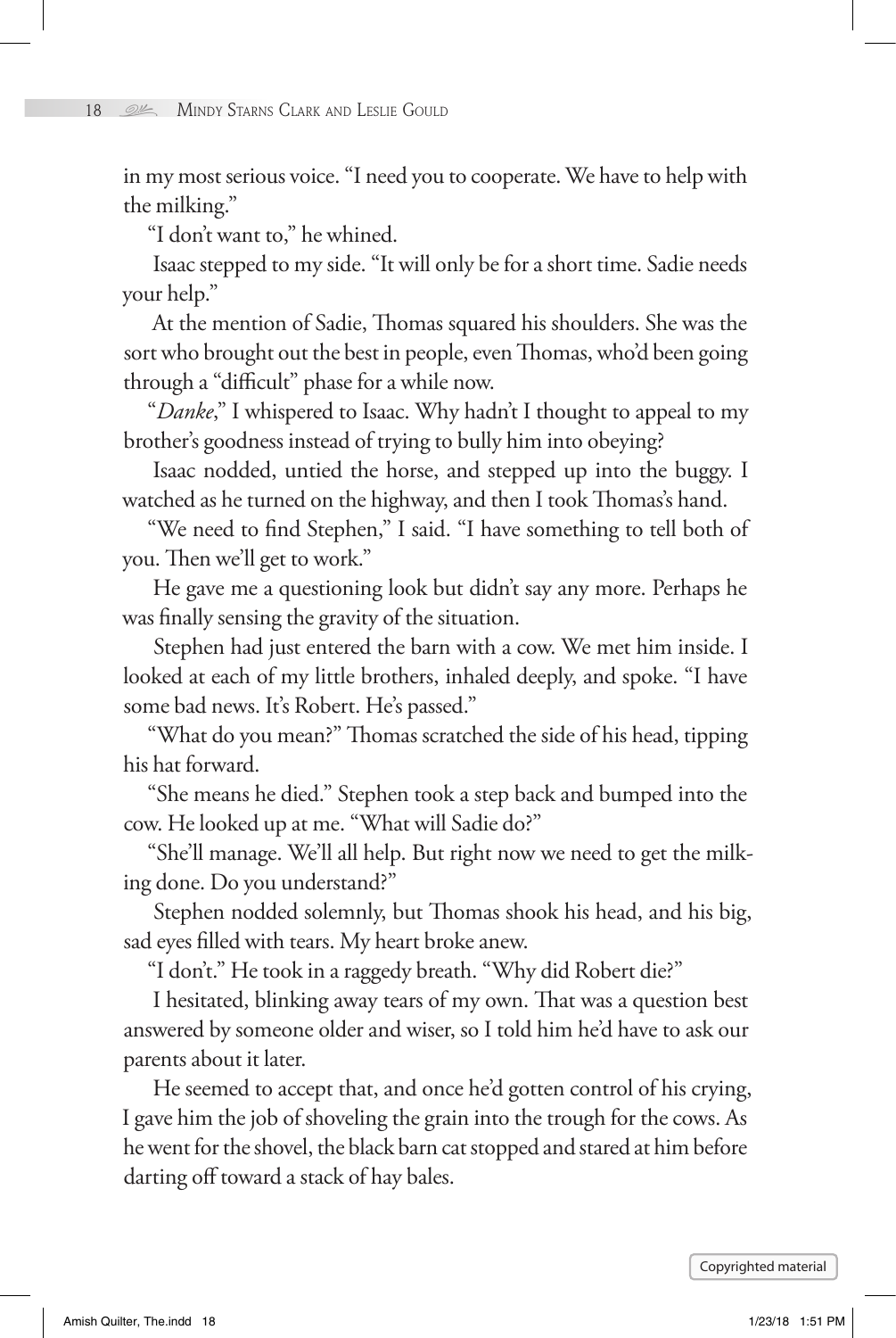With a sigh, I took a vinyl apron off the peg by the office door and put it on over my good dress, hoping for the best. I didn't particularly like milking, but I'd helped now and then since the first time Robert fell ill. I'd do whatever I could for Sadie.

She and Robert had been in the process of transitioning their property from a dairy farm to an apple orchard when his cancer returned in February. Once that happened, they put their plans on hold, but by then they'd already whittled down their sixty-head herd by more than half. Certainly that had made things easier during the past two months, but now that Robert was gone, Sadie was left in a strange limbo between not enough cows to justify a dairy and not enough apple trees to produce sufficient fruit. At least Robert's family was in a position to help if need be. I felt sure they would do whatever it would take to tide Sadie over until she could make some decisions about how to proceed from here.

In the meantime, I would be grateful that we had only twenty-five cows to milk rather than sixty.

The boys and I were still at it when Isaac returned. He told me I should go back in the house, but I assured him I could keep working.

He shook his head. "The boys and I can do it, plus neighbors will be arriving soon to help. Your *mamm* will need you in the kitchen."

He was right. As word spread, community members would show up and take over the chores. But in the meantime, there was a meal to prepare and people to soon feed—although Sadie, who was quite efficient, had probably planned out and partially prepared something already, with vegetables cut and meat waiting in the fridge.

Isaac's grandmother, Ruth, was a member of our district and a good friend of the family. I asked him how she was doing.

He shrugged. "She's as stoic as ever. Her first concern was Sadie, of course."

I knew Robert had been one of the youngest children in his large family of fifteen siblings. His mother was nearly eighty, and his father had died the year before. Ruth had to be heartbroken. I'd known her my entire life and had always been drawn to her, perhaps because I had no living grandparents of my own.

When I entered the house, Ruth was helping *Mamm* in the kitchen. I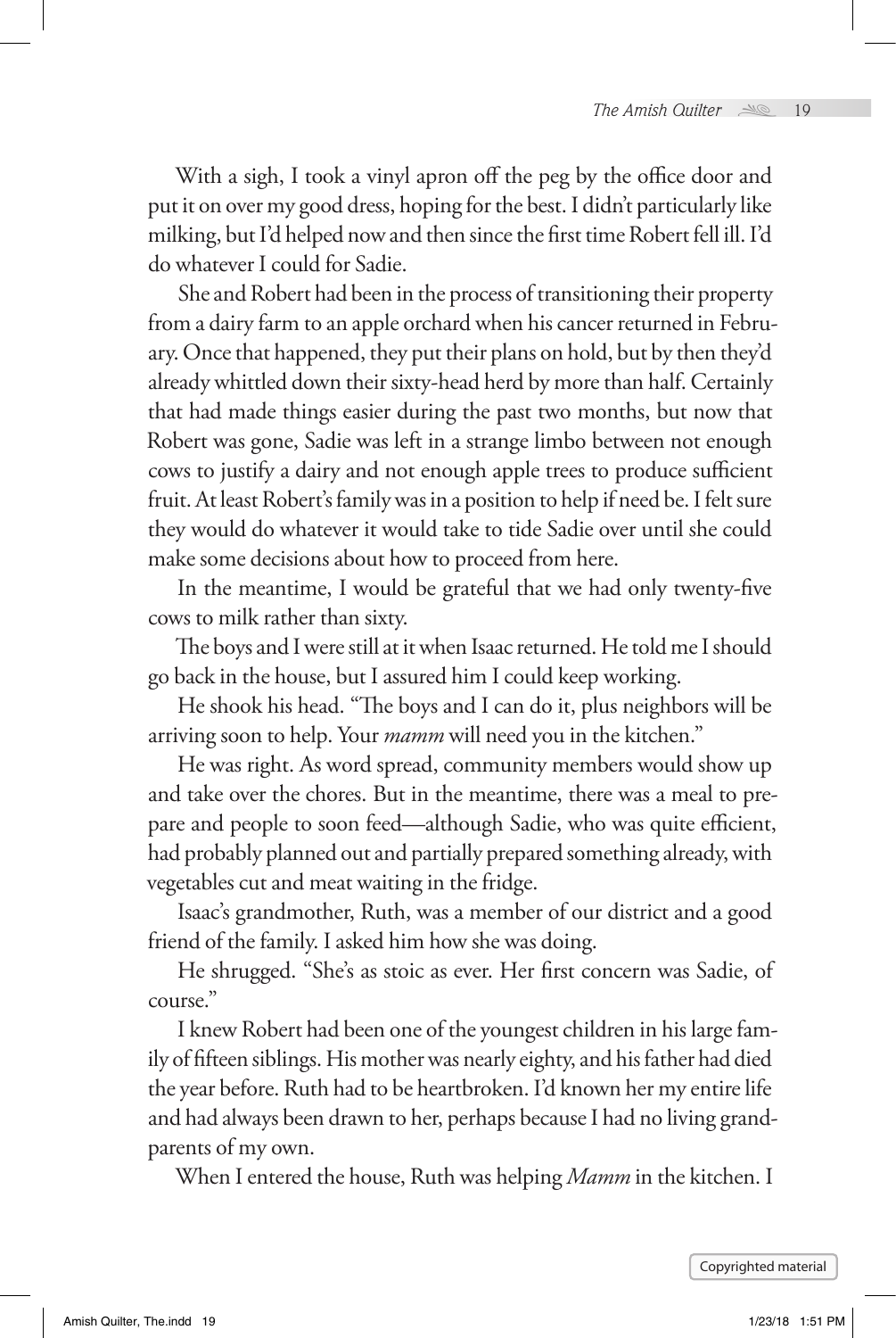gave the older woman a hug and told her how sorry I was for the loss of her son.

Her eyes filled with tears. "The Lord's will be done."

I nodded. God had allowed this to happen. We all knew, without a doubt, that He would provide for Sadie and the children. Still, it was a trying time.

I worked in the kitchen until the undertaker came, and then I stayed with the twins in their bedroom. Children in our community weren't usually shielded from death, but it seemed telling her girls was more than Sadie could deal with at the moment. The undertaker would be returning the embalmed body the next day, however, so Sadie would have to break the news to them by then.

After he left, I shifted the girls into the living room and returned to my duties in the kitchen, absently gazing out the window at various friends and neighbors who were bustling around outside, handling the chores.

As the afternoon wore on, they relieved Isaac of any further barn duties, but rather than leaving, he joined us inside. He was the one who checked in with *Mamm*, asking about Sadie. He was the one who started the fire in the woodstove as the sun began to lower and the house grew chilly. He was the one who, at the supper table, cut a pork chop—*ya*, as I'd expected, Sadie had them ready to cook—into bites to split between Hattie and Hazel.

He was the one who rumpled Thomas's hair and told him it was good to mourn, especially when we could not comprehend why someone as young as Robert had left us. Isaac was the one who, when all the helpers were gone and supper was done and Sadie came out of her room, stood close by as if protecting her.

She appeared frail. She and I were the smallest of the girls in our family, but she'd always had a fragility to her that I didn't, as if her tiny bones could break like a bird's.

As Hattie and Hazel lingered over their desserts of apple crisp with vanilla ice cream, and Isaac helped himself to seconds of the same, *Mamm* sent Stephen and Thomas home to do our chores and then directed Sadie, Tabitha, and me to the living room. Since Becky and Izzy had moved away, it had been us three girls and *Mamm*. After Robert fell ill, we worked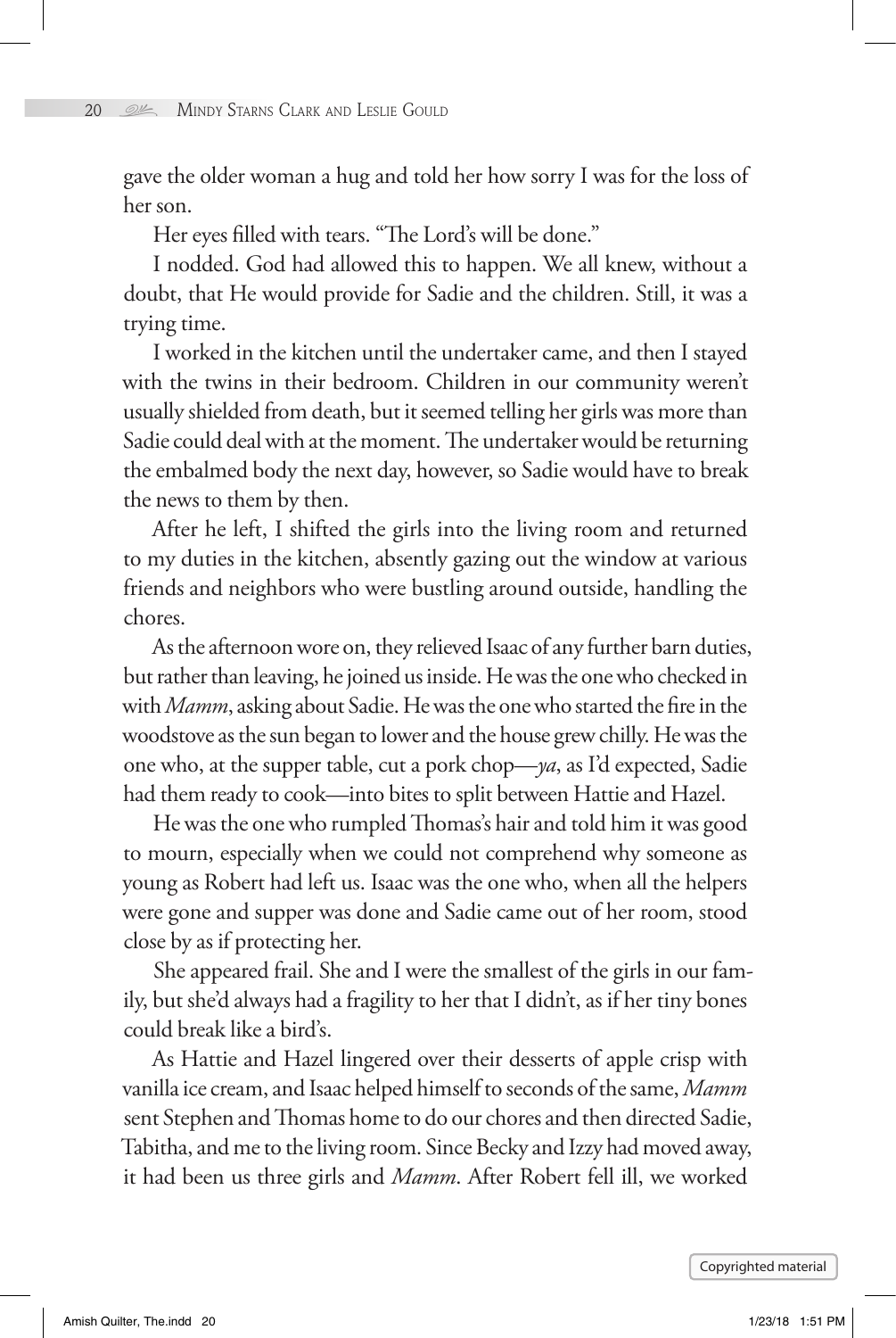together to care for the children and run the household. There was no one else in the world whom I was as close to as my *mamm* and the two sisters in front of me.

*Mamm* sat beside Sadie while Tabitha held the baby. "What do you need us to do?" *Mamm* asked. "Take the children home or stay here?"

Sadie looked at me. "I'd like Linda to stay and help with the kids." She turned toward *Mamm*. "And for you to come back in the morning."

"All right." *Mamm* patted Sadie's shoulder. "I'll be here first thing."

It would make more sense for Tabitha to stay—she was better with the children than I was—but I couldn't suggest that, not when Sadie had made her request. My family had this idea that I was good in a crisis, and that I intrinsically knew what to do when a person was hurting. "You're empathetic," Sadie told me once. "You feel things deeply."

I didn't necessarily agree, however. Most of the time I just didn't know what to say, and I think people mistook my silence as an intentional sort of quiet comfort.

Footsteps fell on the porch, and then *Daed* appeared in the doorway. His construction crew was working a job on the other side of Harrisburg, and he seldom arrived home before seven. *Mamm* had left a message earlier with his boss for *Daed* to come as soon as he could, not wanting to relay the bad news via voice mail.

"How is he?" *Daed* asked, fear in his eyes.

Biting her lip, Sadie stood and simply shook her head.

"I'm so sorry." He pulled her in for a hug.

I couldn't stop the tears then. I glanced to the table, where Isaac sat with the girls and his grandmother. Both of the adults appeared moved too. Ruth brushed her hand across her wrinkled cheek as Isaac put his arm around her. It was a sweet moment between the two of them. The girls didn't react at all, however, but instead just kept on picking at their food, watching their mother as they did. Someone needed to tell them what had happened.

"I'm going to call my manager," I whispered to *Mamm*. I wanted to let Kristen know as soon as possible that I'd need the week off.

I grabbed my cape and slipped past *Daed* and Sadie onto the porch. The air had grown chilly, and I hurried toward the barn. When I stepped

Copyrighted material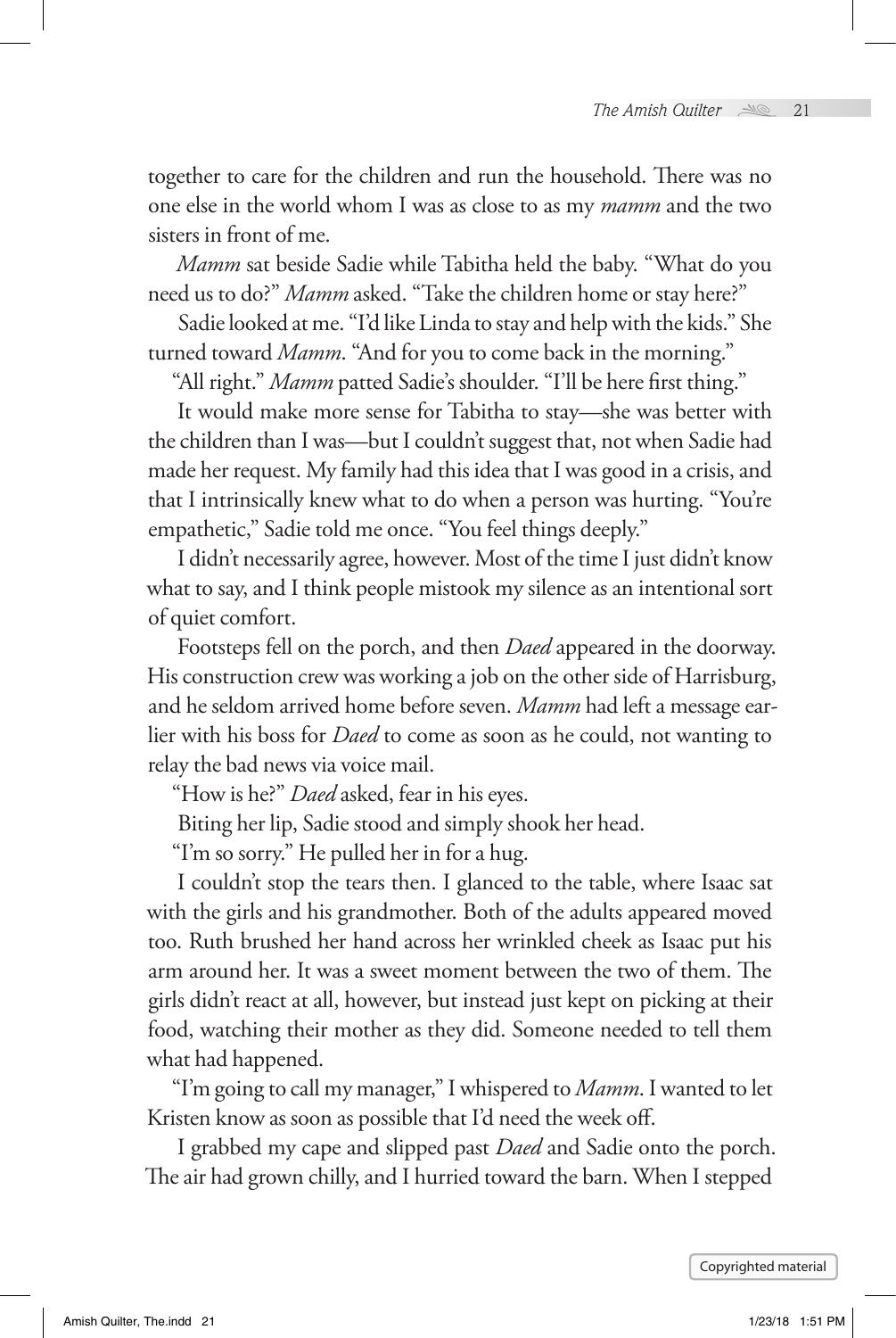inside, insulated by the warmth and quiet, I headed to Robert's office. Truth be told, I hated telephones and avoided talking on them as much as possible. Still, sometimes they couldn't be avoided. Like now. Taking a deep breath, I dialed and listened to the ring and was somewhat relieved when I got Kristen's voice mail rather than reaching her in person. I did my best to speak loudly and clearly as I left a message.

I returned to the doorway of the barn and paused there, looking around at the house and yard, the first chance I'd had to do so since all the helpers had come and gone. Diapers no longer hung on the line. The garden was fully weeded, the lawn neatly trimmed, the whole place practically sparkling in the last rays of the sunset.

Glancing toward the shed, I couldn't help but picture Robert there. He'd been up and puttering around just the day before. I shuddered at how quickly death had come for him.

The front door opened, and Tabitha stepped out with Bobby wrapped in a blanket. After her came Isaac. He spoke with Tabitha for a moment and then headed down the stairs. When he saw me, he nodded. As we met, he said, "I'm going to go get the buggy ready and then take my *mammi* home. I'll be back first thing in the morning."

"I'll see you then." We both knew there would be plenty of helpers here to handle the milking and other chores, but I guessed he felt the need to pitch in anyway, as did I.

When I reached the steps, Tabitha nodded toward the little one. "He's almost asleep. I'll put him down and then head home."

"Thanks." I was grateful I'd need to get just the girls ready for bed.

Tabitha nodded toward Isaac. "He's cute, *ya*?"

"I hadn't really noticed."

Tabitha leaned toward me. "Don't you remember him from the wedding? He was so gangly and *doplich* then. He's definitely grown up now." She smiled. "Looking good too."

"No, I don't remember him. But he seems very kind." I stepped to the porch and turned to see him nearing the barn. "And helpful."

Tabitha shook her head. "That's what caught your attention the most? Kind and helpful?" The baby stirred, and she lowered her voice. "Linda, open your eyes."